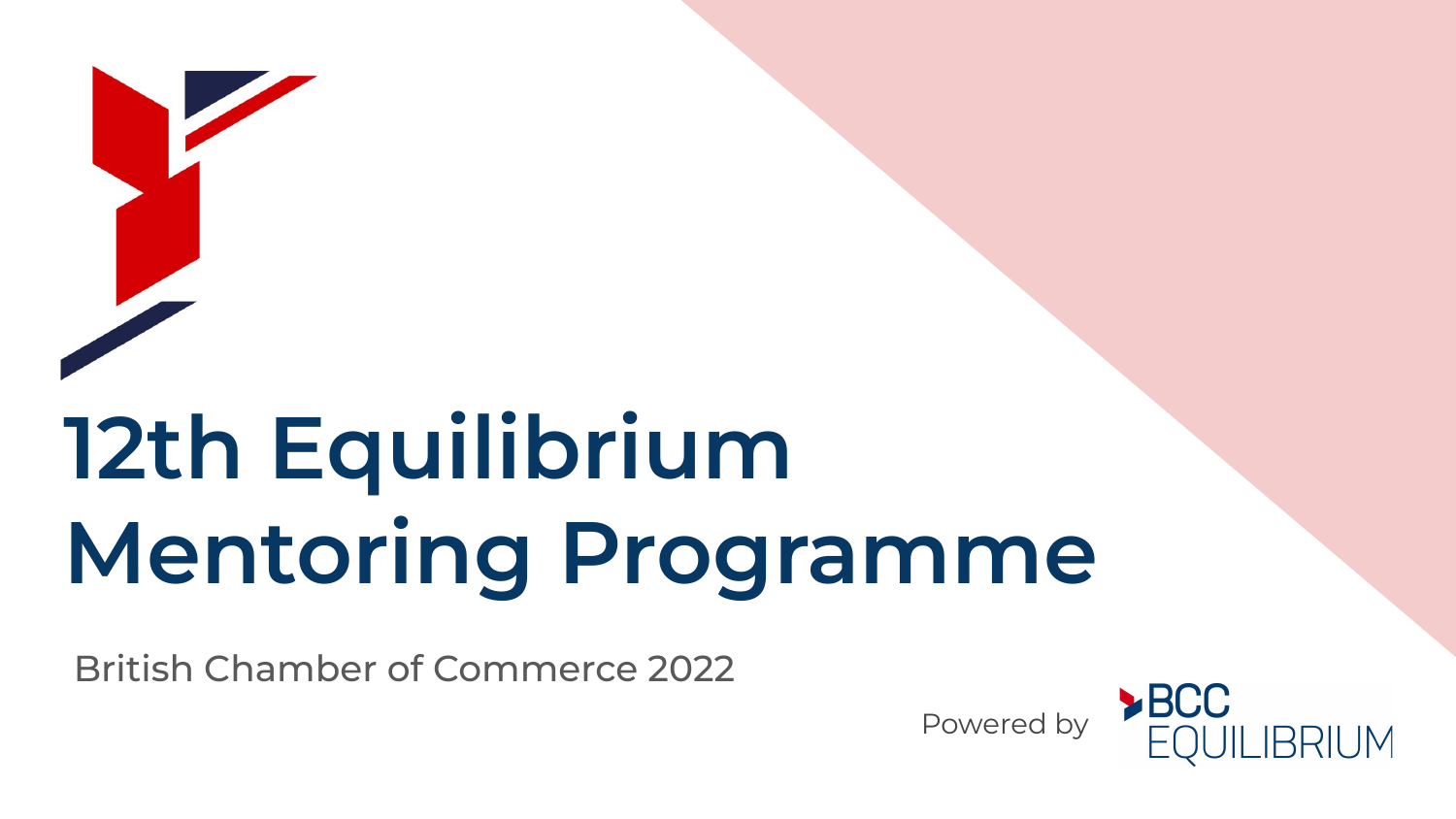#### **Dream - Dare - Share**

- ❖ Encouraging women in business & management
- ❖ Providing support for women returning to work after parental leave, or for those who just want to restart their career
- ❖ Shaping a new generation of women executives and strengthening gender diversity in the Czech business environment





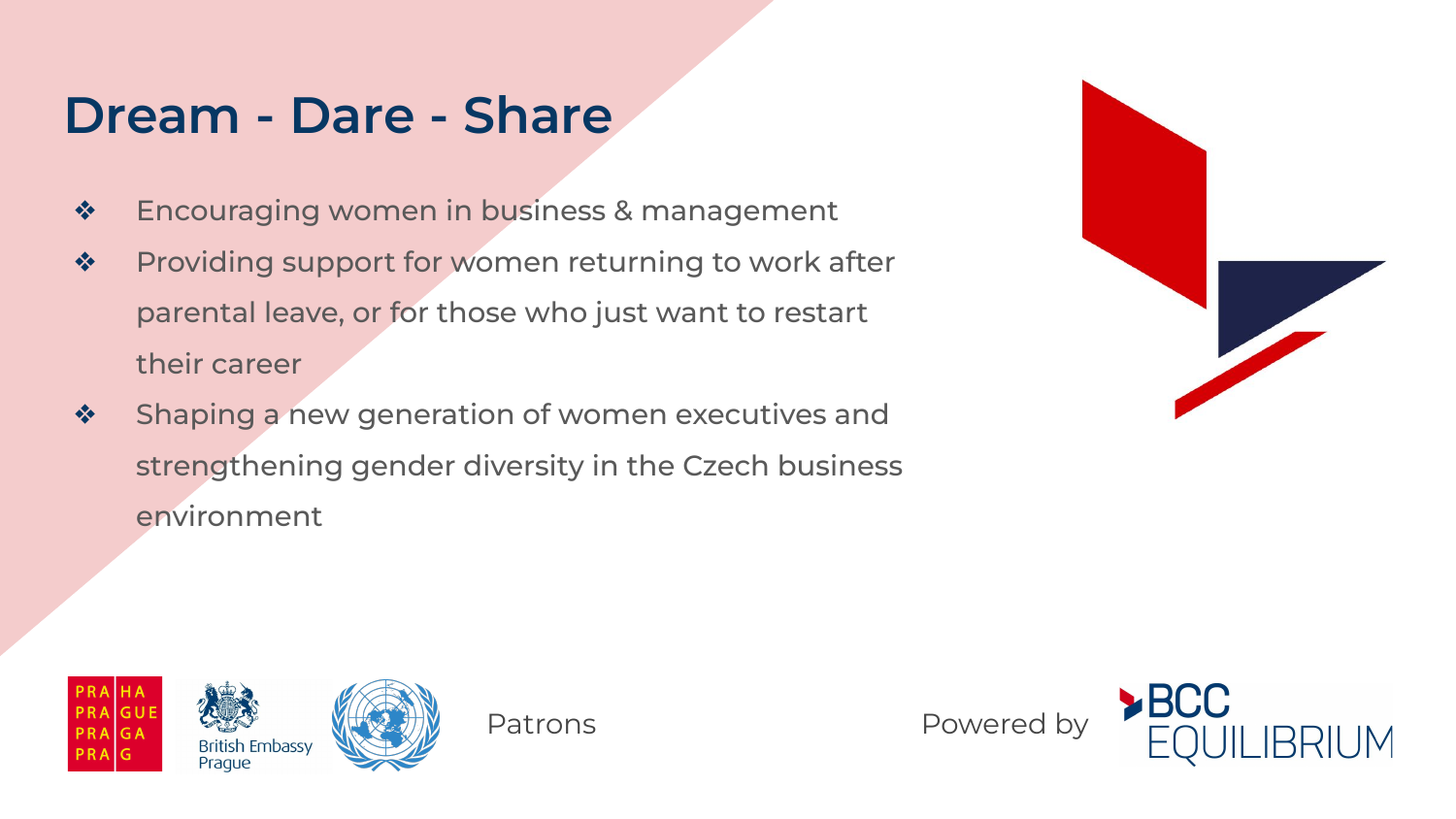# **What is Ahead of Us**

Mentoring programme starts in September and ends in June - 10 months full of activities

- ❖ One-to-One Mentor & Mentee Sessions
- ❖ Three big events for the whole Equilibrium community - up to 300 people
- ❖ Minimum five workshops with experts
- ❖ Five inspirational My Story events
- ❖ Five online events





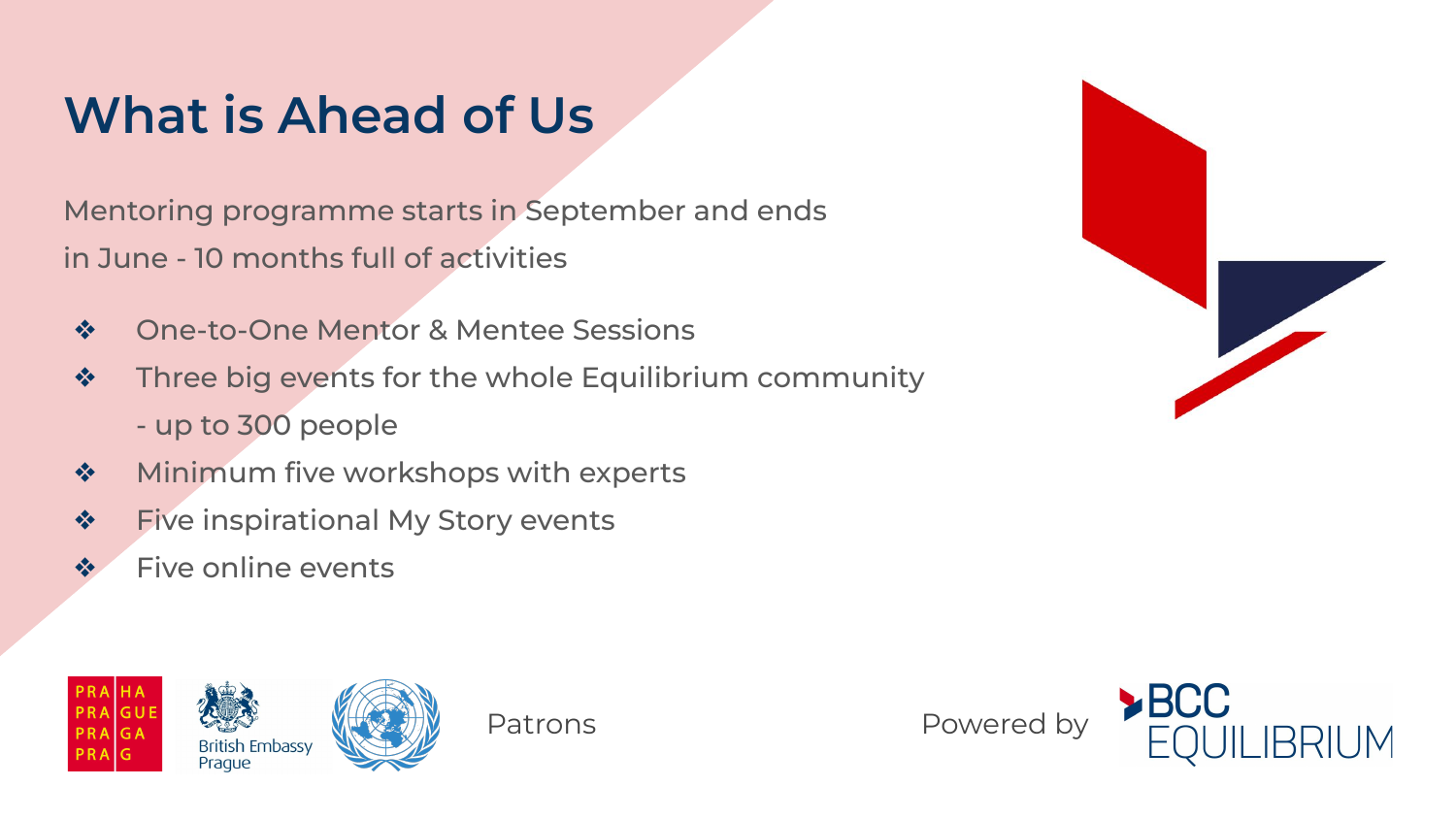## **Benefits and Development**

- ❖ 164% growth in number of participants since 2011
- ❖ More than 1000 mentoring couples and 500 companies involved
- ❖ Reaching to Regions Brno, Ostrava
- ❖ External pool of contacts and networking
- ❖ Business development opportunity







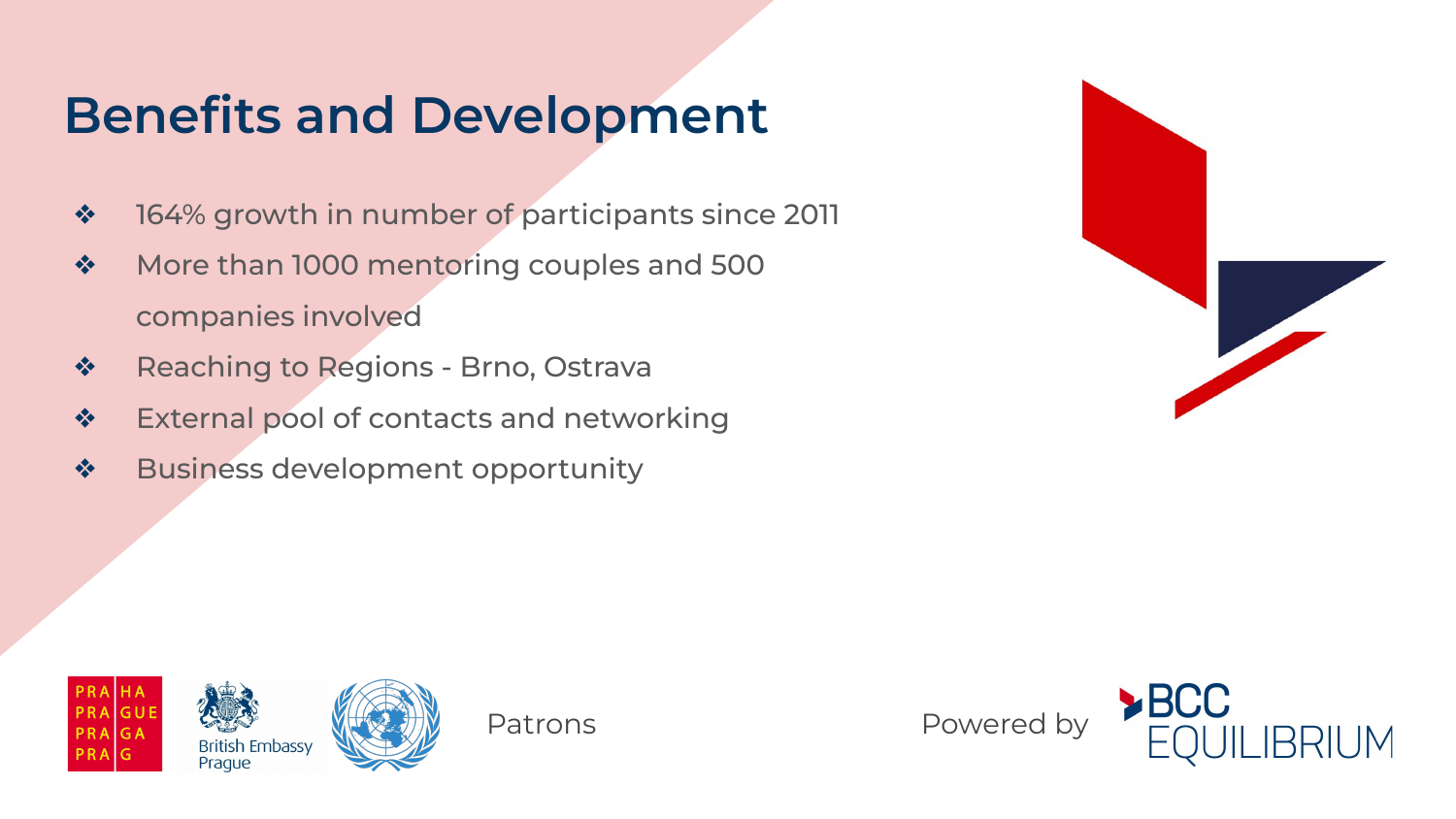### **12 Equilibrium Corporate Packages**

| <b>Packages</b>                            | <b>Partner</b> | <b>Main partner</b> | <b>General partner</b> | <b>Patron</b> |
|--------------------------------------------|----------------|---------------------|------------------------|---------------|
| <b>Number of Partners</b>                  | 8              | 3                   | $\overline{2}$         |               |
| Cost                                       | 50 000 CZK     | 80 000 CZK          | 150 000 CZK            | 200 000 CZK   |
| Mentees in the Programme                   | 3              | 4                   | 6                      | 8             |
| Mentors in the Programme                   |                |                     | $\overline{2}$         | 3             |
| Opening Conference & Networking            |                |                     | $\checkmark$           | $\checkmark$  |
| Networking with BCC Members/Business Mixer |                | $\checkmark$        | $\checkmark$           |               |
| Spring Conference & Networking             |                |                     |                        |               |
| Closing Conference & Networking            |                | $\checkmark$        | ✓                      |               |
| Mentoring Training for Mentors & Mentees   |                |                     |                        |               |
| Six Equilibrium Workshops                  |                | $\vee$              |                        |               |
| Logo on BCC Website                        |                | $\checkmark$        |                        |               |
| Logo on Mentoring Guidebook                |                | $\checkmark$        | ✓                      |               |
| Logo on Equilibrium Presentations          | $\checkmark$   | $\checkmark$        |                        |               |
| Banner in the Tube (BCC Newsletter)        |                | $\vee$              | V                      |               |
| Co-organisation of One Event               |                | $\checkmark$        | V                      |               |
| Tickets for My Story Events                | 8              | 10 <sup>°</sup>     | 16                     | 22            |
| Credit for EduBusiness Lounge              |                | 1000 CZK            | 2000 CZK               | 4000 CZK      |
| Tickets for BCC Networking                 |                |                     | 4                      | 6             |
| <b>Tickets to BCC Gala</b>                 |                | $\overline{2}$      | 4                      | 6             |

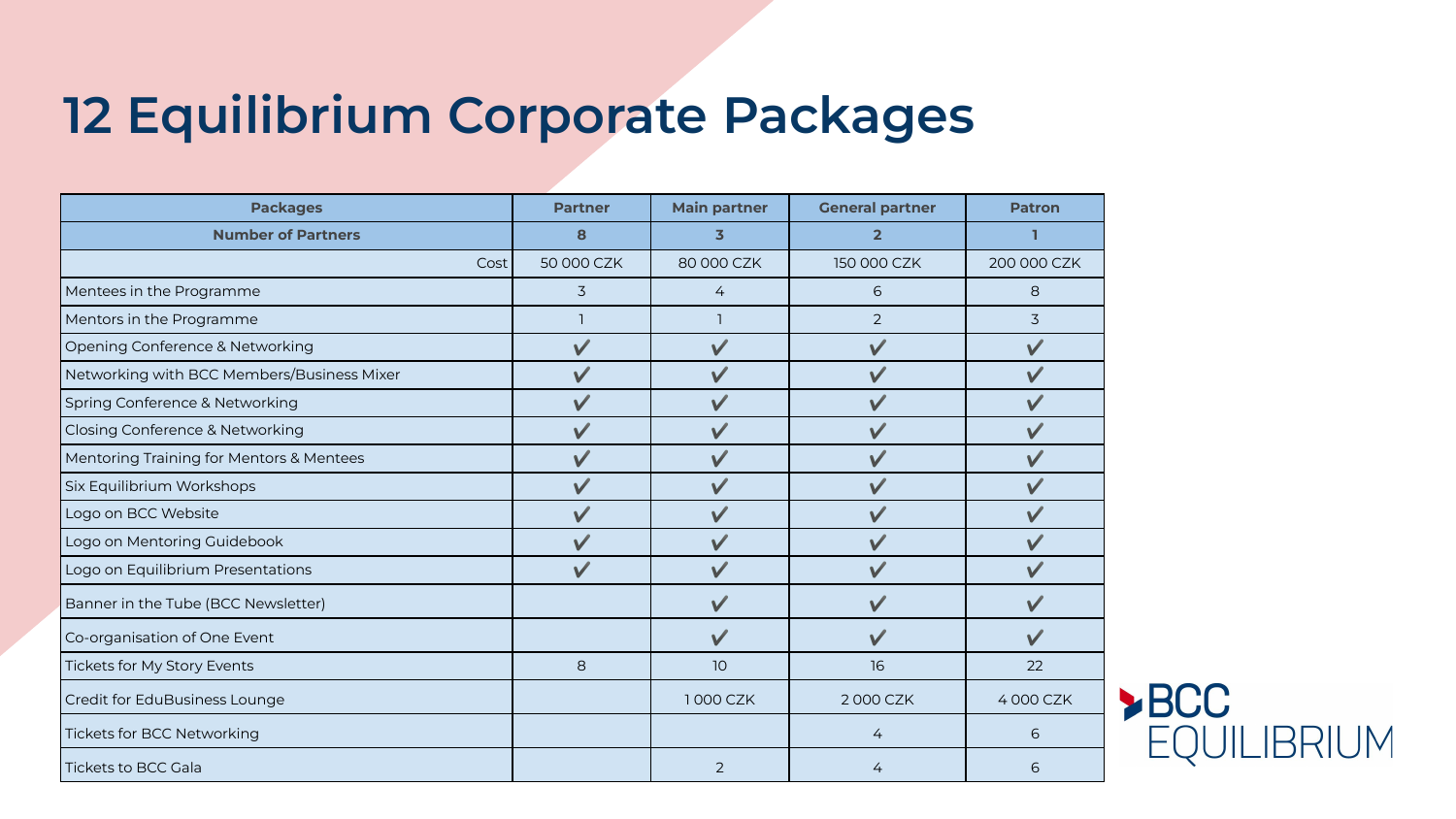#### **Package for Individual Mentees**

| <b>Packages for Individual Mentees</b>                                | <b>Contents</b> |
|-----------------------------------------------------------------------|-----------------|
| <b>Limited Number of Mentees</b>                                      | 28              |
| Members One-off Price                                                 | 10 000 CZK      |
| Non-Members One-off Pricel                                            | 13 000 CZK      |
| Matchmaking and pairing with a selected Mentor                        |                 |
| Mentee training workshops - Enjoy your journey in the Mentoring       |                 |
| Programme                                                             |                 |
| Individual One-2-One Sessions with a Mentor (minimum of 6 sessions)   |                 |
| Opening Conference & Networking                                       |                 |
| Spring Conference & Networking Online                                 |                 |
| Closing Conference & Networking                                       |                 |
| Access to Mentoring Helpline - Support throughout the programme       |                 |
| Regular Equilibrium Workshops, My Story events - informal events with |                 |
| inspirational speakers and regular networking and online life sharing |                 |
| sessions                                                              |                 |
|                                                                       |                 |